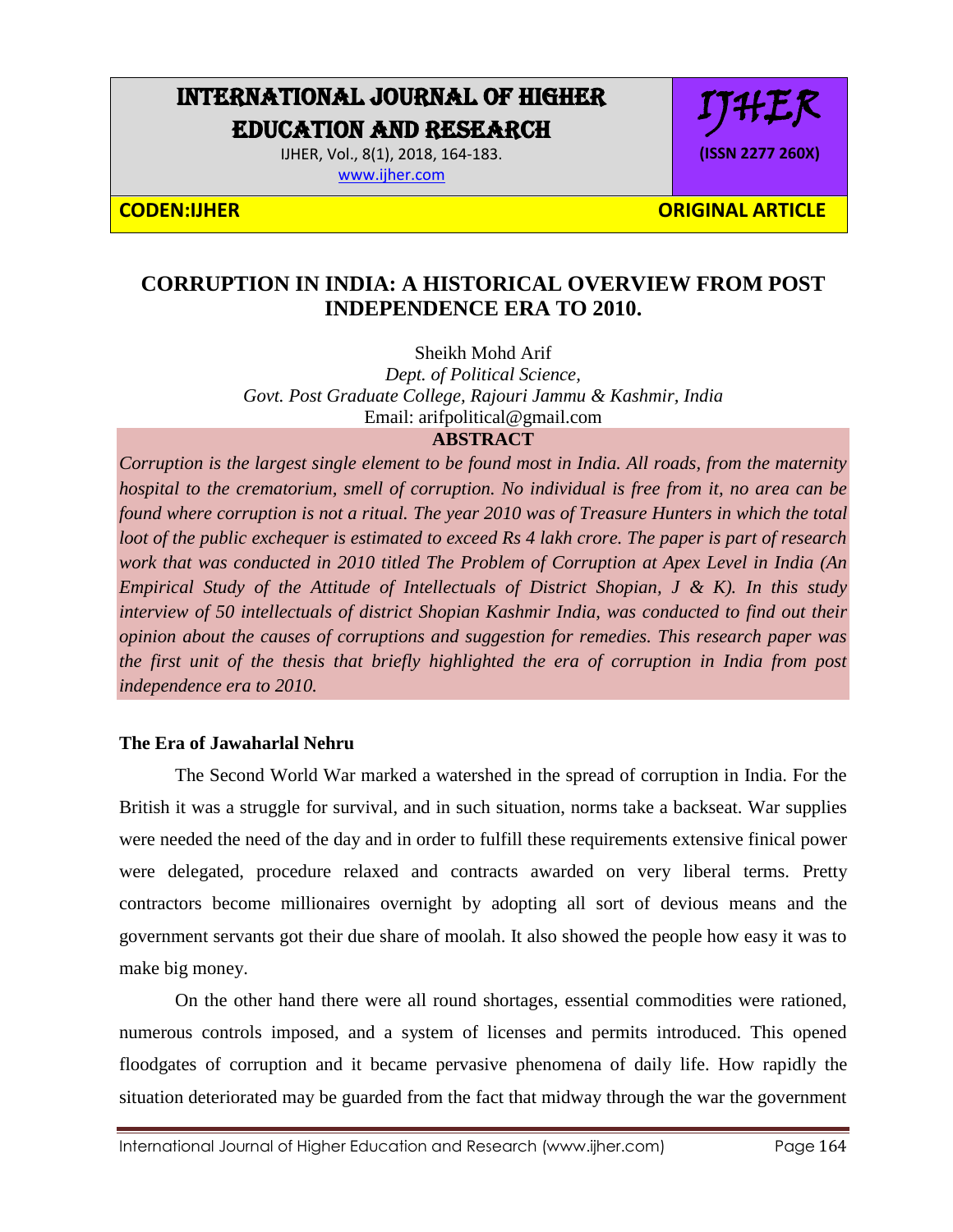created the Delhi special police Establishment, the precursor of the Central Bureau of Investigation (CBI) in 1941 to control this epidemic.<sup>1</sup>

Independent India's first major scandal to hit the headlines involved Krishna Menno's purchase of jeep in 1948 in his capacity as India's high commissioner to the UK. It is a very peculiar case and it remained a mystery as to why Menno got into this mess.

At the outbreak of Indo-pak hostilities, army urged required 4,000 jeeps in Kashmir. Only 1,000 vehicles could be obtained from America and rest was sought, through the war Officials, from London. After due negotiation an order was placed with an unknown firm in 1948 for supply of 2,00 old reconditioned, jeeps along with the spare for three years. The supply was start within week of placing the order and completed within five months.

A note should be made of two aspects of this deal first the supplier reneged on partially all major obligations. Two, his difficulties were accommodated to an abnormal extent. Krishna Menon did not get the contract examined by his finance and legal advisor. It was not in the standard form and contains no provision for security deposit, penalty or liquidate damages. The shipment of jeep was to start in August and completed by December 1948. In March 1949 two months after the declaration of ceasefire in Kashmir, only 155 of reconditioned vehicles landed in madras. Even this small batch was declared as unserviceable by Army. After this delivery there was no further supply.

According to the contract, sixty-five percent of the total payment was to be made after the receipt of inspection certificate for the reconditioned jeeps. But this amount was paid within one month of signing the contract and before any inspection had been done. Moreover the agency originally nominated to undertake inspection was changed at the instance of supplier. Despite the vehicles being old and reconditioned, only ten percent of them were actually examined. Whereas the Defense Minister had been told that spare4 for three would be supplied, they were scaled down to ten percent of the said quantity in contract.

Despite having burnet his figure in this context, Krishna Menon entered into several other similar transactions. These were for the supply of rifles, steel plants, Mitchel bombers and armored cars. All contracts suffered from similar infirmities and some none of them was ever fulfilled. $2$ 

Two cases may be briefly mentioned here to show the double standards that were adopted in dealing with corruption in high places. One was that of H.G Mudal, a publisher, who was elected to provisional parliament in 1950. Mugal entered into an agreement with Bombay bullion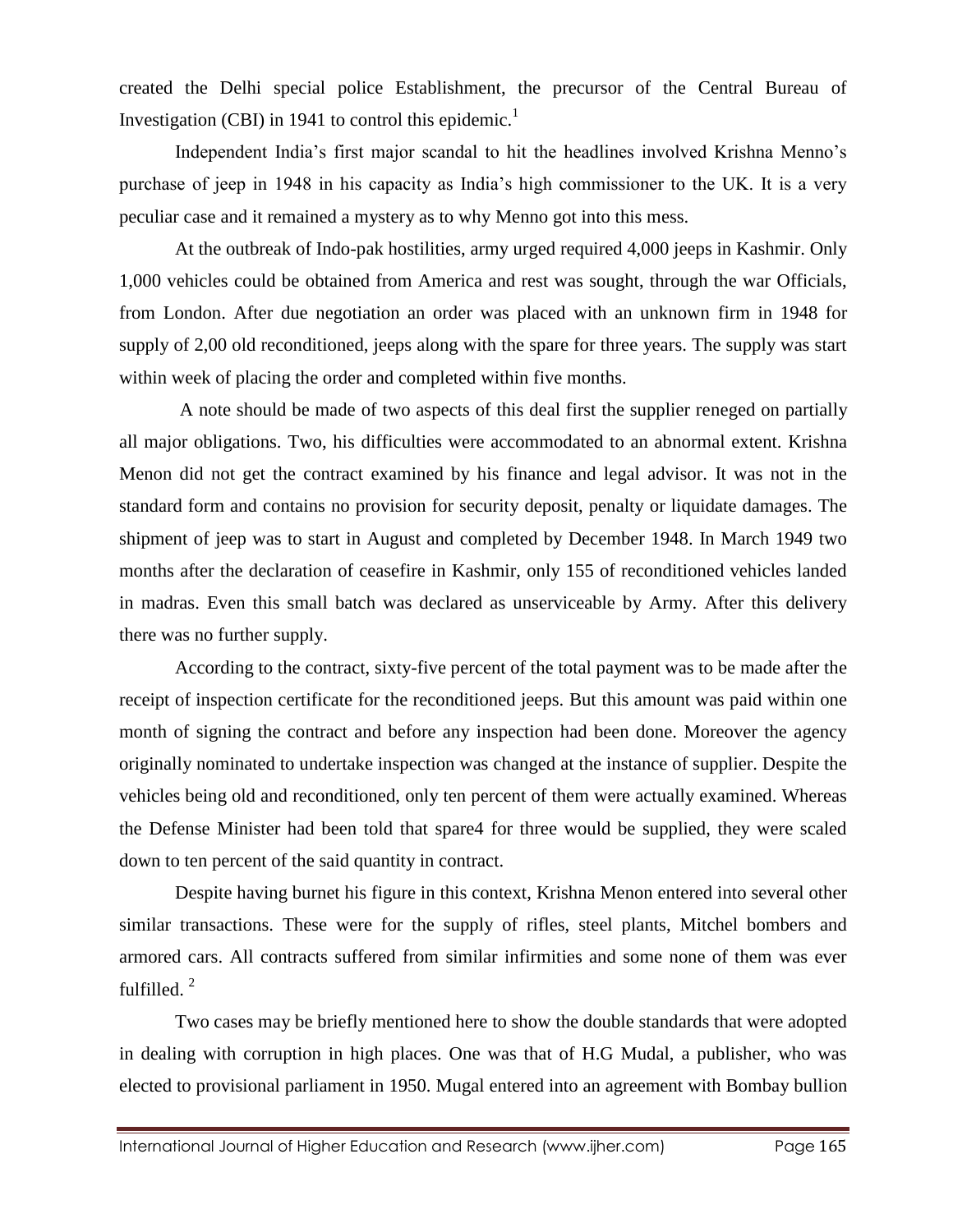Association to do some promotional work on its behalf among the members of parliament. When this matter was raised in the house, Nehru promptly set up a committee to enquire into the affair. T.T Krishnamachari was found guilty of misuse of his position as an MP, and recommended his expulsion from the house for having acted in manner derogatory to the dignity of house. Mungal resigned before the expulsion procedure could be completed. Nehru was in the lead in setting the highest norms for the parliament. $3$ 

The second case pertains to clerk in the high commission in London, who had lost some Gandhi memorial postage stamps. This petty officer was prosecuted and sentenced to imprisonment for this default. The public Accounts committee whose two reports indicated Krishna Menon had ignores, observed it as distressing to note the contrast in handling case of losses in the same department in as much as no action had been taken in present case (of jeep scandal $)^4$ 

The Malviya-Serajuddin scandal erupted in 1963 after it had simmered for nearly seven years. K.D. Malaviya was Nehru's minister for mines and fuel, and much of the credit for putting India on the world-map of oil-producing countries goes to him. Mohammed Serajudin on the other hand was the managing partner of a mining company, and had the distinction of being a generous contribution tot5he congress party.

In 1956 Serajuddin's business had been raided on the suspicion of his evading income tax and excise duty a favorite hobby of Indian businessman. For seven years the case remained dominant, presumably under pressure from the political bigwigs. In 1963 on the basis of newspaper report, the parliament learnt that search of Sereajuddin's office had revealed the receipt of money and expensive gifts by some ministers. S.N. Dwivedy, a crusading MP, wrote to prime minister, furnishing fact of the case. He also pointed that Sasrajuddin and his company had been issued licenses for the mining of major minerals in contravention of the industrial Policy Resolution.

After the issue was repeated in both the houses of parliament, Nehru constructed the Attorney General, who favored a full-fledged enquiry. But Nehru opted only for a quasi-judicial enquiry by sitting judge of Supreme Court. Though the enquiry report was never made publish, Malviya quit his cabinet post.<sup>5</sup>

#### **The Era of Indira Gandhi**

Indira Gandhi oft quoted remarks that corruption is a global phenomenon is supposed to show her casual and amoral attitude to graft. Actually her perceptions were very different when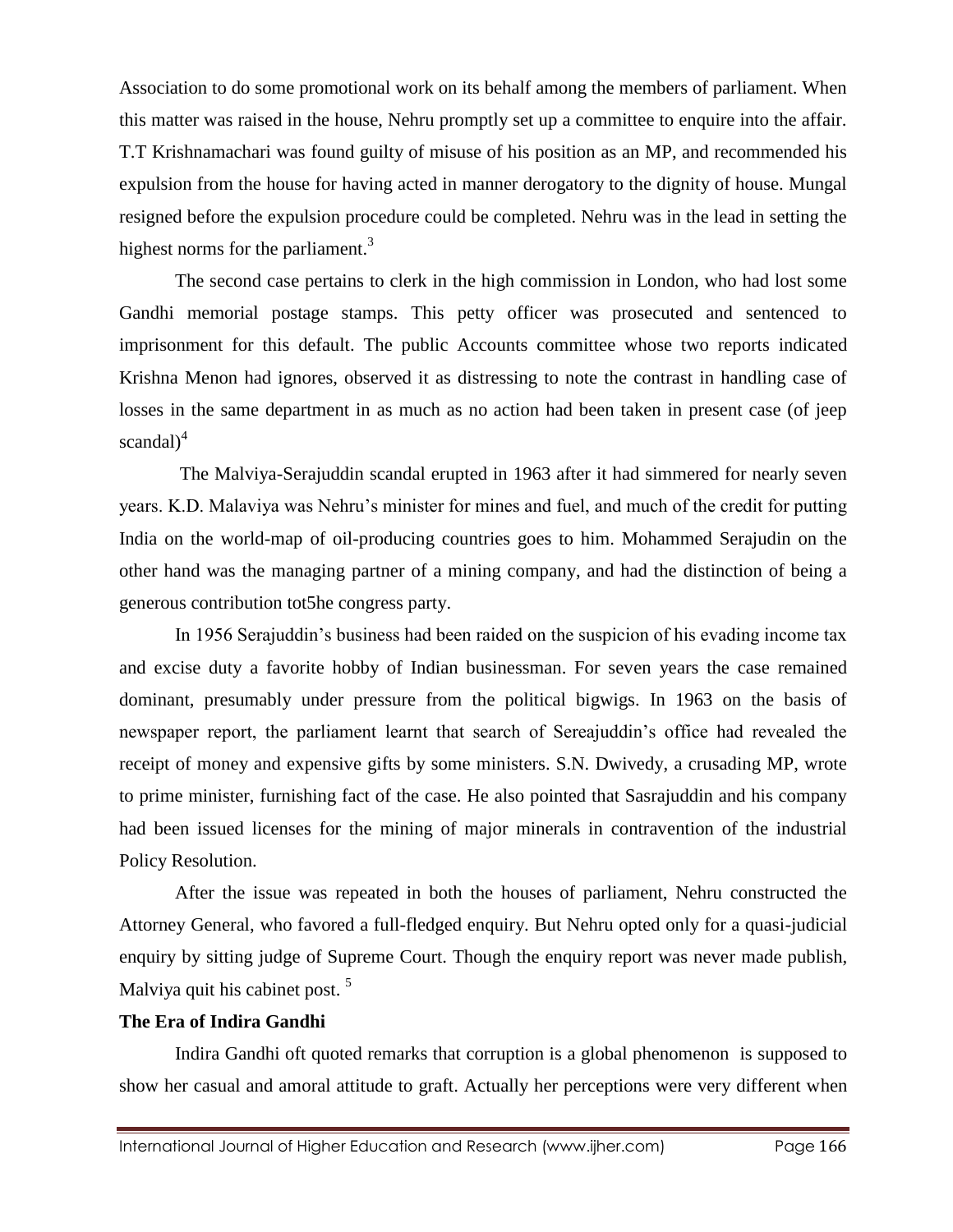she started her political career. After becoming the congress president in 1959, Indira Gandhi was greatly perturbed at the frequent corruption charges leveled against numerous congress ministers, both at the center and the states.<sup>6</sup>

If the way to hell is paved with good intention, Indira Gandhi's introduction of the license-quota-raj conform it to the hilt. It was in genuine pursuit of socialist goals that Indira tried to regulate and control economic activities in the private sector. It was to achieve these goals that she enacted the Monopolies and Restrictive trade (MRTP) Act in 1970, and Foreign Exchange Regulatory Act (FERA) in 1973. She also modified taxation policies with a view to reducing income disparities and mobilizing higher resources for the plans.

Though such measures failed to achieve the desire result, they nonetheless helped to bring the private business class and the government machinery in close contact. Whether it was the setting up of new industry, expansion of installed capacity, import of capital goods and raw material or released of foreign exchange, government clearances, permits and licenses were required at every stage. This invested the politicians and beaureaucrates with tremendous prestige and power of patronage, with disastrous effect for the country. The business class had money but little power; the political class had power but little money. So the two come together to their mutual advantage; the industrialists got his license to grow and expand and the politicians got money to fund elections and line his pocket.<sup>7</sup>

These well-intentioned measures represent a landmark in the spared of administrative and political corruption in India. Henceforth licenses, permits and clearance had to be obtained for setting up new industries, expanding the capacity of existing ones, import capital equipments and spares, and releases of foreign exchange for all these items. Complexity and elaborate import and export regulations were framed to keep a check on the outflow of foreign exchange and penalized those who violated the guidelines.

This regulation regime gave the government extensive powers of patronage, as also delay and extortion. And they were fully exploited by the politicians on the pretext of raising party funds, bureaucrats had their own share of the loot, and bribery became a pervasive phenomenon at all levels of the government.

Another development which led to the spread of corruption was the imposition of emergency in 1975. It not only traumatized the nation, it also eroded the institutional checks on the arbitrary exercise of state power. With the suspension of fundamental rights and other legal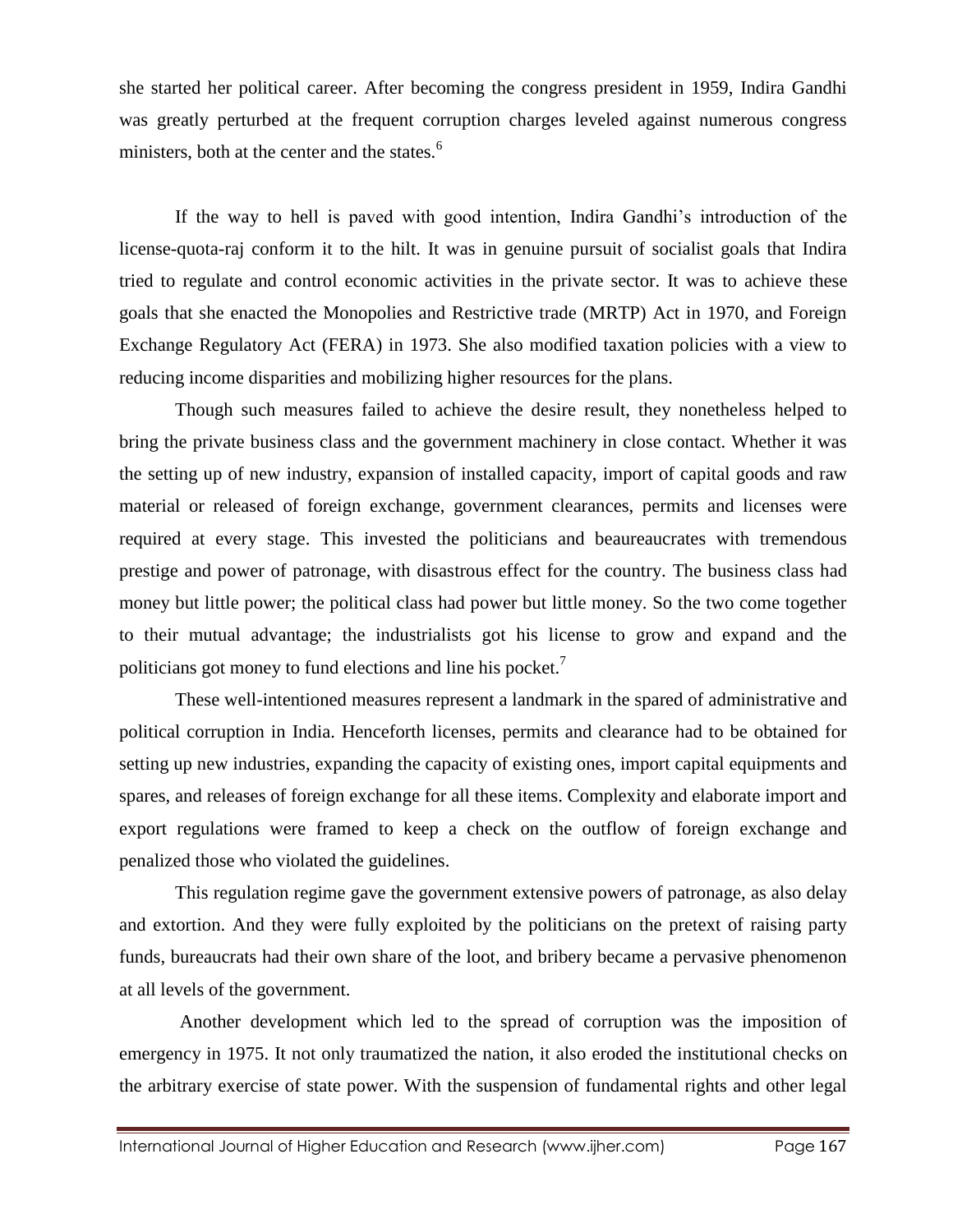safeguards available to the citizens, and delegation of excessive power to government functionaries, every pretty official become a potentate in his little territory, and the country came to be ruled by holders of tyrants. Real damage was done to the system when the government at the highest level started using the official machinery for manifestly unlawful activities.<sup>8</sup>

#### **The Era of Rajiv Gandhi**

During the regime of Rajiv Gandhi the first case to burst in open pertain to the PM's own direction to V.P Singh, his finance minister, to push all economic offenders in keeping with his cleansing campaign. In fact the Enforcement director of the Minister of finance had been already investigating some shady deals of Reliance Industries. Dhirubhai Ambhani, the reliance chief, was a no-holder-barred entrepreneur with a genius for cultivating friends in right place. The finance minister had gained access to evidence that Ambani had set up eleven front companies in the tax heaven, Isle of Man, for launching black money. Sometimes back he had floated an issue and fifteen per cent quota off share reserved for non-resident Indian's had been bought through the bank of credit and commerce International (BCCI). Through the reserve bank of India was fully aware of BCCI's fraudulent deals, yet it promptly cleared the transaction about the NRI purchases without any verification.

As luck would have it, Bhure Lal, a crusading bureaucrat, was heading the Enforcement directorate at that time. He had already taken stern action against the BCCI and managed to get six of its officers convicted for economic offences.

#### **HBJ Pipeline**

This was a controversy which catapulted into a scandal over the award of contract for the 1760 km-long gas pipeline. Snamprogetti, a public sector Italian firm which had done business with India for decades, was one of bidder for this contract. The project attracted attention owing to the pressure tactics of Snam's local representatives, Ottavio Quattrocchi, a close friend of the Gandhi. After Rajiv's enter into politic she had acquired considerable clout and bagged the Thai Vaishet deal, overriding the recommendations of two committees. As the HBJ pipeline bid by snamprogetti was found higher than others after repeated examinations by official committees, the PM himself intervened on Quattrocchi's behalf. In words of V.P Sing, then finance minister; Rajiv told me to re-evaluate the bid. I appointed a committee under the finance secretary. This committee also found bid expensive. Then the Prime Minister send me a set of points asking me to assess the Snamporgetti bid on that basis strangely enough these points suggested by him turned out to be those which were early sent to minister by Quattrocchi. When the minister didn't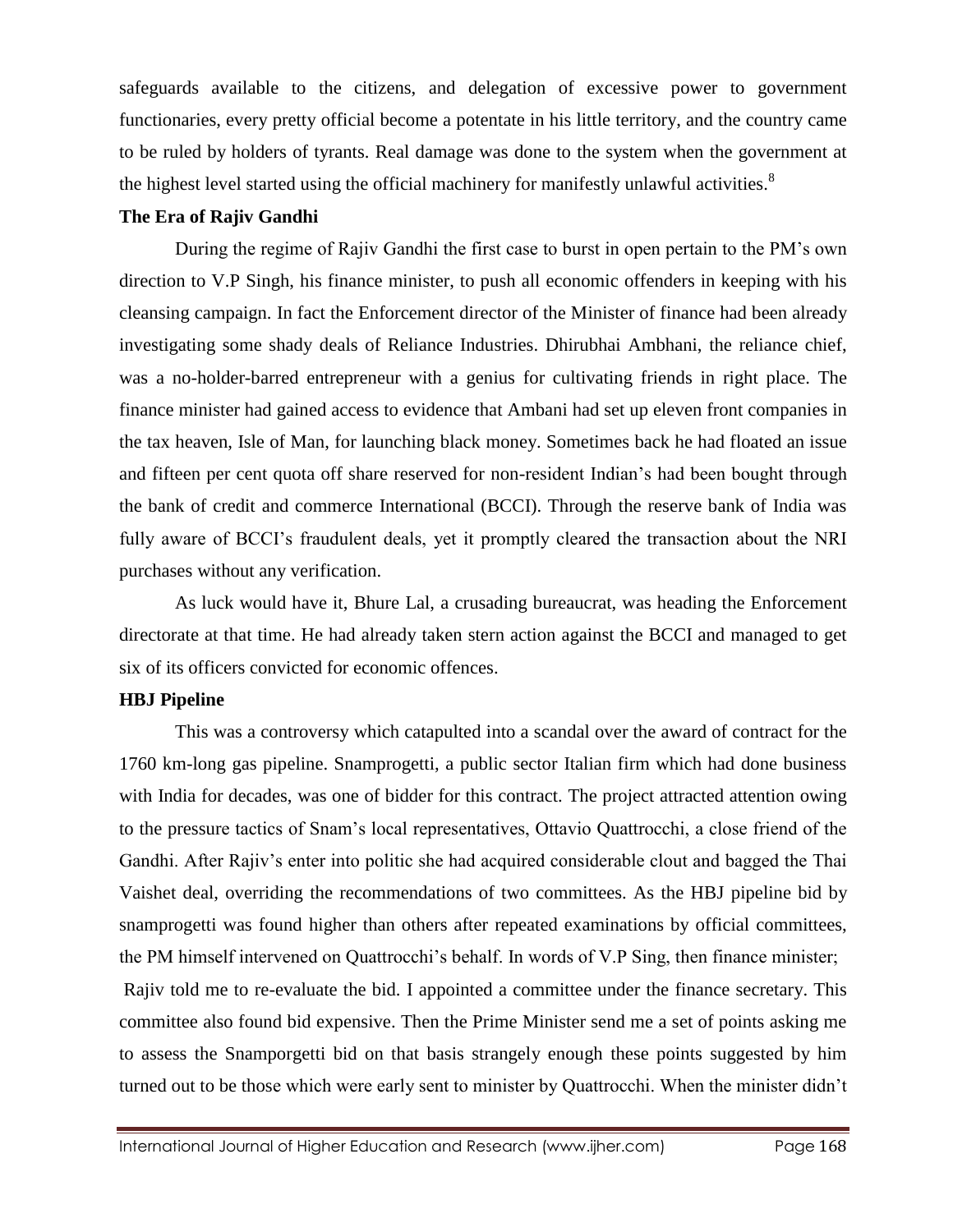work out, pressure was mounted on finance Ministry officials by the PMO to change the norms and undertake fresh evaluation.

Though the contract did not go to samporogetti owning to V.P Sing's strong opposition, practically all senior officials dealing with the case had to pay the price.<sup>9</sup>

#### **Bofors scandal**

On 16 April 1987, the Swedish radio report that Bofors hit had paid large bribes through Swiss bank to senior Indian Politicians and key defense personals to win its largest defense contract. Coming as it did on heels of Fairfax, HDW and V.P Sing's resignation, all hell broke loose and Rajiv was faced with biggest threat to his survival in politics.

It was on March 1987 that India had signed a contract with Bofors, a sister company of Noble Industrialist, for the purchase of four hundred 155-mm, FH-77, howitzer at cost of US $\epsilon$ 1.3 billion. In view of Rajiv's keenness to eliminate all middlemen in government contracts, this requirement was made clear to bofors before signing the contract. Bofors had given a looselyworded undertaking to minister of defense to this effect but curious enough, this condition was not included in the contract itself.

The government's initial reaction to this embarrassing disclosure, as usual, was to dismiss the allegation as baseless and described them as part of a conspiracy against the prime minister. No one bothered to examine the nature of the charges, their implication or the intended target. At that junction it was not realized that the Swedish radio expose was only the begging of a series, and much more was likely to follow. Thus, no long-term strategy of damage control was prepared, nor the nature of the likely damage assessed. Consequently, every time a limited response to the specific charge was crafted.<sup>10</sup>

### **Post Nehru-Gandhi Era**

The era on a stable one-party rule came to an end when the congress failed to win a majority in 1989 Lok Saba poll. Then follow two short spell of coalition governments headed by V.P Sing and Chandra Shekhar, and the mid-term poll of may-June 1991. The congress again failed to win an absolute majority and its last charismatic leader, Rajiv Gandhi, was assassinated when the elections were still in progress.

On 23 April 1992, the times of India Carrie a news item, broken asked to square up Rs. 500 corer. The news did not create any sensation, though it was the precursor to the biggest banking fraud in Indian History. What was important? In the course of reconciliation of accounts, State bank of India discovered an unreconciled sum of Rs. 500 core standing against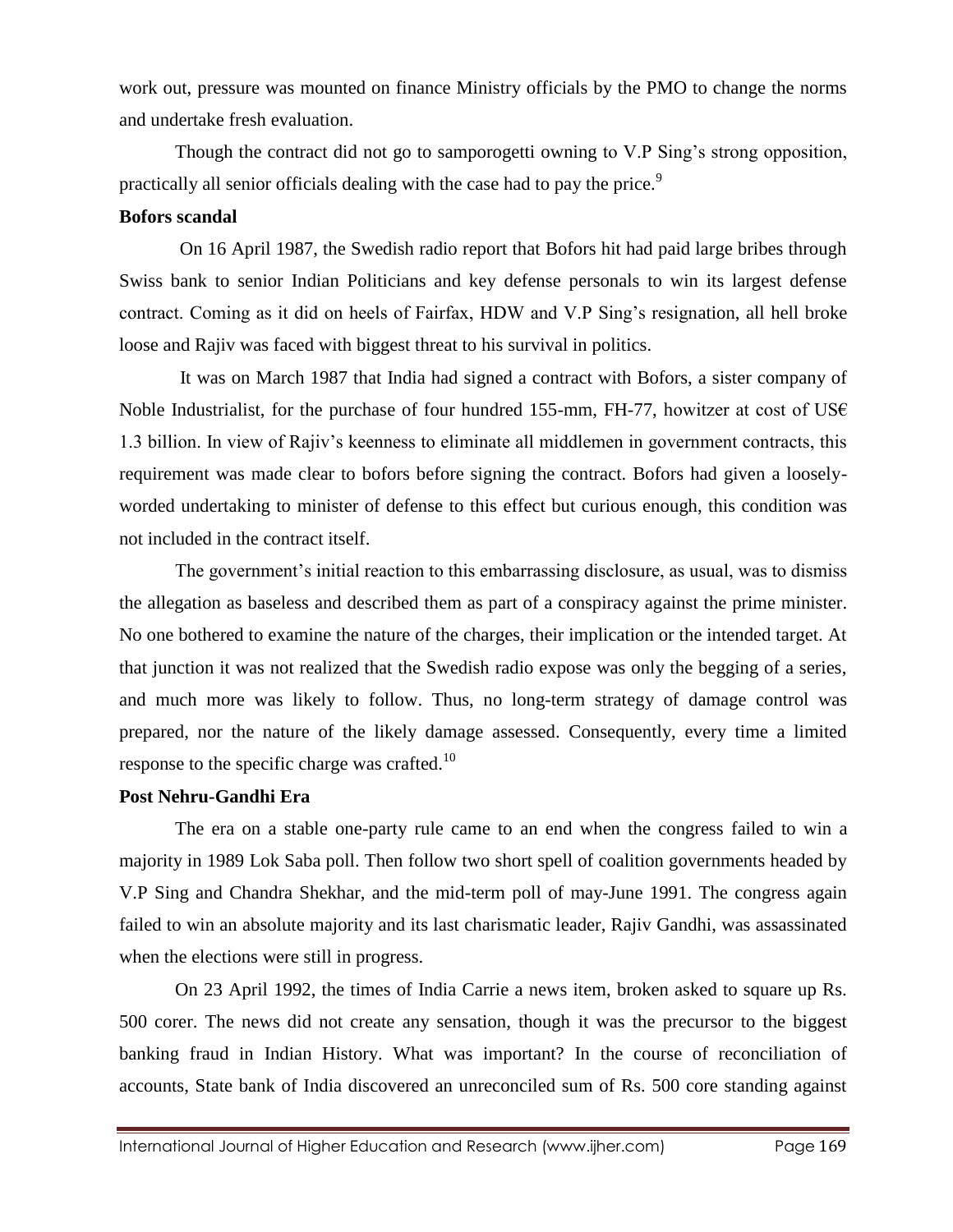the name of its premier securities broker, Harashd Mehta. When Mehta was confronted with this situation, he was able to square his account within a fortnight. It was a remarkable feat, but from where did Mehta procure this huge amount.

The Jain hawala case stands a class apart in the history of financial scandals. In terms of money it was not a big affair. But it rocks the Indian political system, laid low several highflying leaders and exposes soft underbelly of the Indian state.

Hawala it is a private banking system for transferring money from one country to another. Here deals are made by word of mouth, and operations are based on implicit trust. It is very reliable and speedy channel for handling all types and color of money, whether white or black and its network spans the whole globe. If an Indian wants send his black wealth abroad, he hands over the sum to a local hawala operator who give him a code which his foreign contact uses to collect the money from another hawala dealer at other end. The process is revised when foreign money is send to India. (The Jain brothers are popularly known as hawala dealers.)

This case was handed to CBI and in first phase, the CBI raided the house of some out – of-power politicians like Arif Mohammad khan and Dev La, later charge sheet against some of the big fishes like center minister, Balram Jakhar, S.C. Shukla and Madhavrao Scindia were raided. The list also includes the name of BJP president L.K Advani, former Union Minister Arjun Sing and yashwant Sinha and janta dal leader Sharad Yadav.

During the tenure of PM, P.V Narasima Rao did not get directly implicated in any dubious deal. But after demitting office in June 1996, he is faced with prosecution in three criminal cases. One common thread running through all these cases was role played by chandraswami. This colorful 'Godman'is a trickster fixer and a tantric, all rolled into one. A high political animal, he has been able to attract a galaxy of governors, ministers and international celebrates as his votaries. The 1988 income tax rides reveals his involvement in an international arms deal. The same year he swindled Lakhubhai Patha of \$1, 00,000. In 1990 he masterminded the St. Kitts forgery. In 1995 he arranged the payment of a large sum to Narasimha Rao by Surendar Jain of heal fame.  $^{11}$ 

On 30 July, 1997 Laloo Prasad Yadav become India's first former chief minister to go to jail on a corruption charges. He missed setting the dubious record of becoming the first serving chief minister to be sent behind bars by just for days.

Lalo was sent to jail for allegedly a major beneficiary of the Rs. 950- crore Animal Husbandry scandal in Bihar, popularly known as the fodder scam.<sup>12</sup>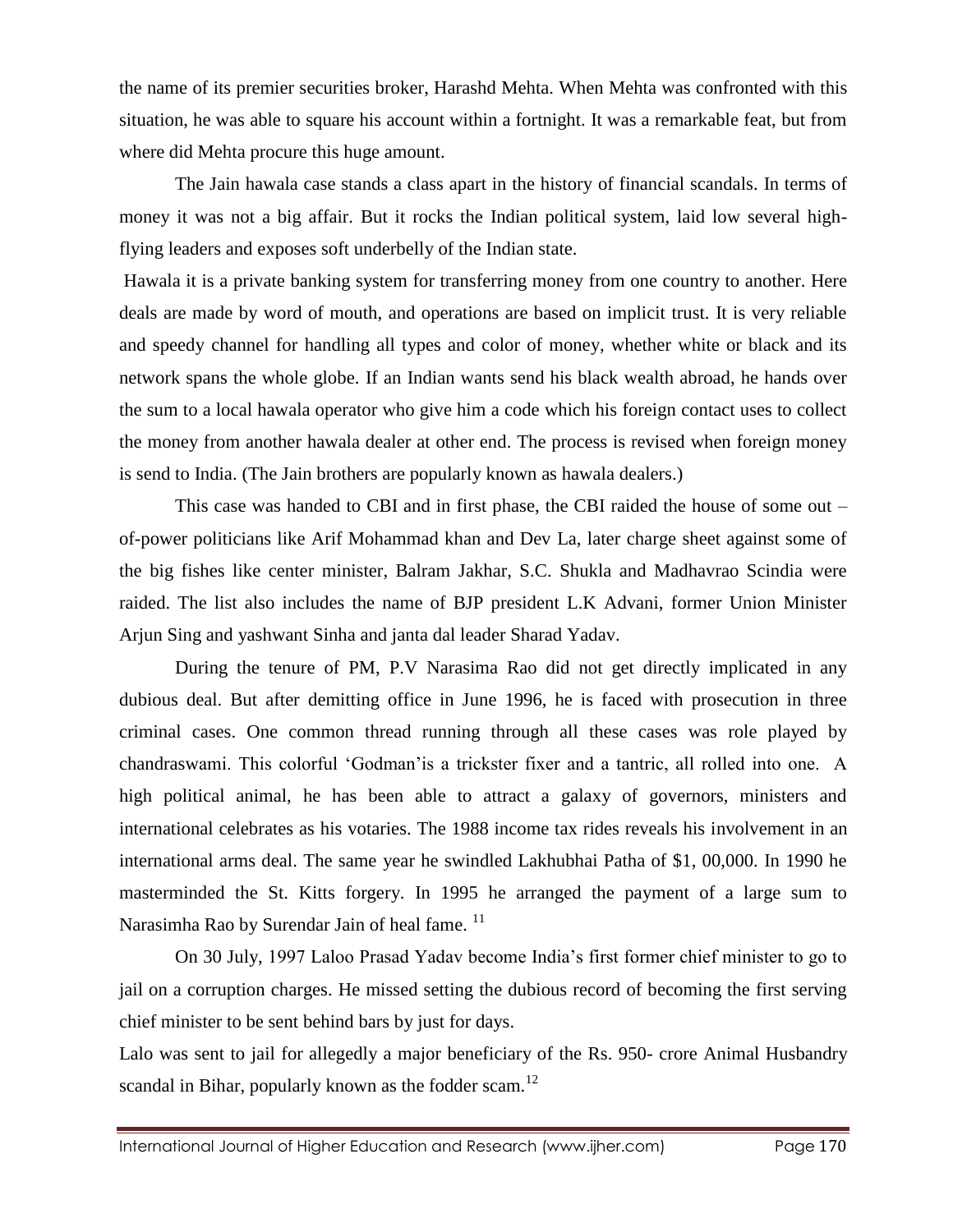#### **PDS Scam**

In Etawah district, stories about Mulayam Singh abound. Between 2004 and 2007, when he was the chief minister of Uttar Pradesh, Mulayam was sick of frequently driving the 250-odd km to Lucknow from his constituency Etawah. Being the chief minister of a state with an annual budget of over Rs 1 lakh crore in 2007 has its advantages. Mulayam built an airport in the village Saifai in Etawah. Three years later, he is at the centre of the PDS scam in which grain smugglers with the connivance of the state administration allegedly looted around Rs 60 crore.

Investigators say it could amount to much more. No direct connection has been established to the chief minister's office, but it is under his watch that this happened. Between 2004 and 2007, food grains meant for the poor were smuggled outside the state as well as to countries like South Africa, Bangladesh and Nepal. The full extent of the scam hasn't been revealed yet. A probe by the CBI, Economic Offences Wing (EOW) and sit is on. The state government initially refused the agency permission to prosecute its officials under Section 198 of the Indian Penal Code-200-odd government officers are involved-until a high court order forced the administration to cooperate. Over 7,000 firs have been filed. According to the state government estimates, two or three new jails would have to be built in Uttar Pradesh if the court indicts all those named in the food grain fraud.

Transparency International ranks Uttar Pradesh as among the top four most corrupt states in India. Mulayam is no stranger to allegations of graft. In 2007, the Supreme Court initiated a CBI probe into corruption charges against him, pointing out that "in this case, voluminous documents, including several sale deeds, income tax returns, assessment orders and several photographs of the properties allegedly acquired by Mulayam Singh Yadav and his family members have been filed". When the PDS scandal broke, Mulayam defended himself, blaming Mayawati for the mess. "When the matter was brought to my notice, I had ordered an inquiry by the EOW and punished the guilty also by placing some of them under suspension," says Mulayam. "The present Government is trying to bury the scandal," alleges BJP leader Rajnath Singh. "Why does it not take action against the corrupt? I doubt whether the corrupt will be punished by the present regime."<sup>13</sup>

#### **Recent Corruption Scams**

November 2010 could well go down in the history of independent India as a watershed month in terms of corruption exposes and the social and political impact they made. Revelations about multiple corruption scandals took in their sweep politicians, governments, the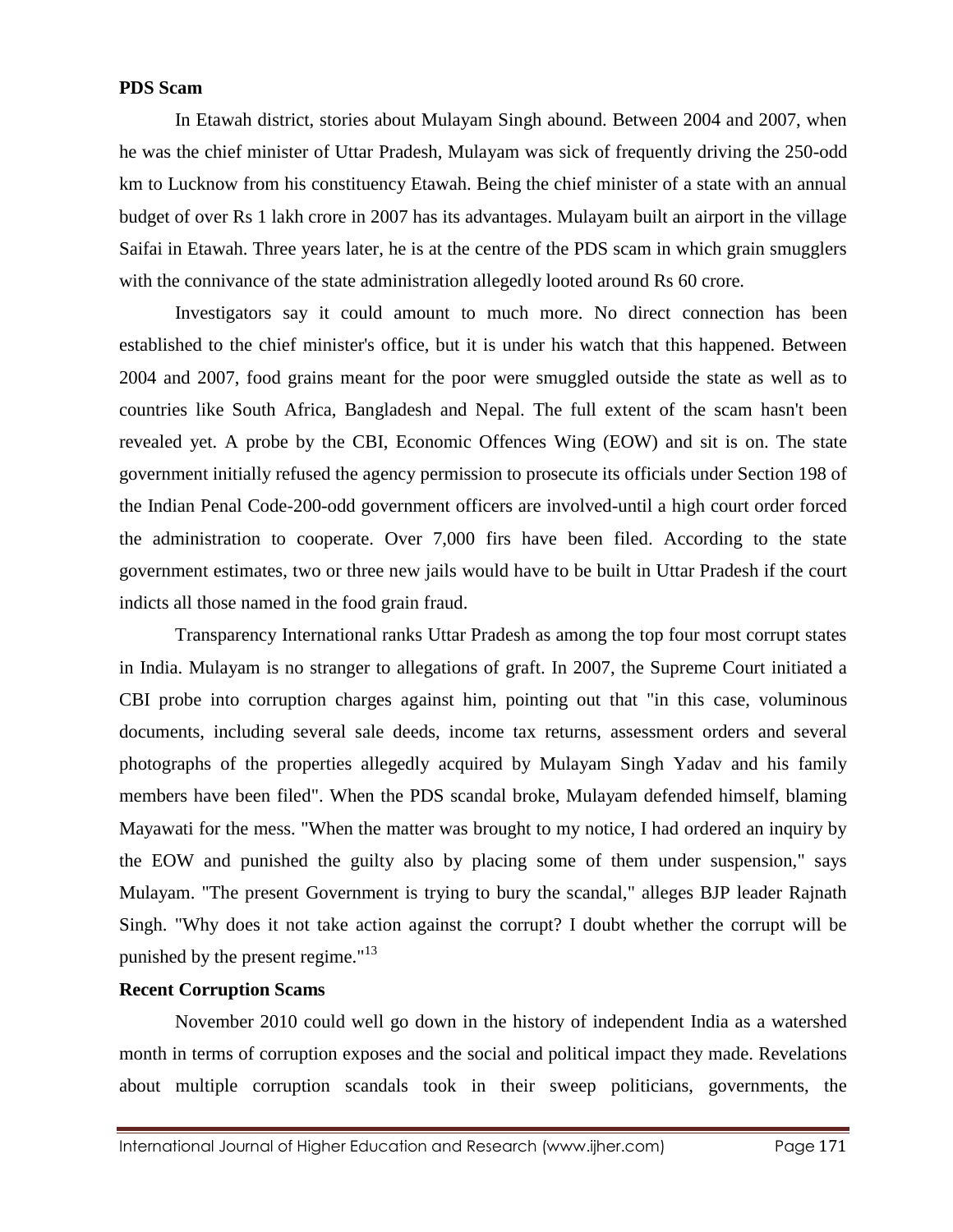administrative and defence services as also national and international corporate houses and generated a sense of disquiet across the country.

In the process, political heavyweights such as Maharashtra Chief Minister Ashok Chavan of the Congress and Union Minister for Telecommunications A. Raja of the Dravida Munnetra Kazhagam (DMK) were forced to resign, while Karnataka Chief Minister B.S. Yeddyurappa of the Bharatiya Janata Party (BJP), the main opposition party at the Centre, fought a fierce tactical battle to continue in office.

The silence and inaction of Prime Minister Manmohan Singh in responding to allegations of corruption in 2G spectrum allocation involving A. Raja was questioned by the Supreme Court itself. Both Houses of Parliament came to a standstill from day one of the winter session, with the Opposition demanding a Joint Parliamentary Committee (JPC) probe into the allegations on 2G spectrum allocation.

In the midst of all this, several instances of corruption involving senior and middle-level bureaucrats and their illicit liaisons with corporate entities were alleged in the media along with the unraveling of scams in advancing housing loans, involving real estate corporations and public sector bankers and insurance companies. Meanwhile, investigations into dubious deals firmed up under the leadership of politicians and officials for the development of infrastructure for the Delhi Commonwealth Games and for other areas relating to the conduct of the Games also continued apace.

Questionable connections between sections of the media and corporate lobbyists were also in focus during these days. In short, it was as if the floodgates of corruption exposes had been opened.

These corruption scandals exposed were unprecedented in terms of scale, depth and hideousness. According to the report of the Comptroller and Auditor General (CAG), which went into the allegations on 2G spectrum allocations, the notional loss to the exchequer on account of manipulations and transgressions amounted to a whopping  $Rs.1.76$  lakh crore.<sup>14</sup>

#### **The Adarsh Housing Society Scam**

The first Indian to welcome US President Barak Obama at Mumbai airport on November 6 was the Maharastra chief minister Ashoq Chavan. He was sacked minutes after Obama left India because of his direct involvement in the Adarsh Housing Society Scam in which flats ment for Kargil heroes and widows were virtually stolen by powerful politicians, bureaucrats and defence officers who abetted construction on disputed army land. Chavan's relatives owned three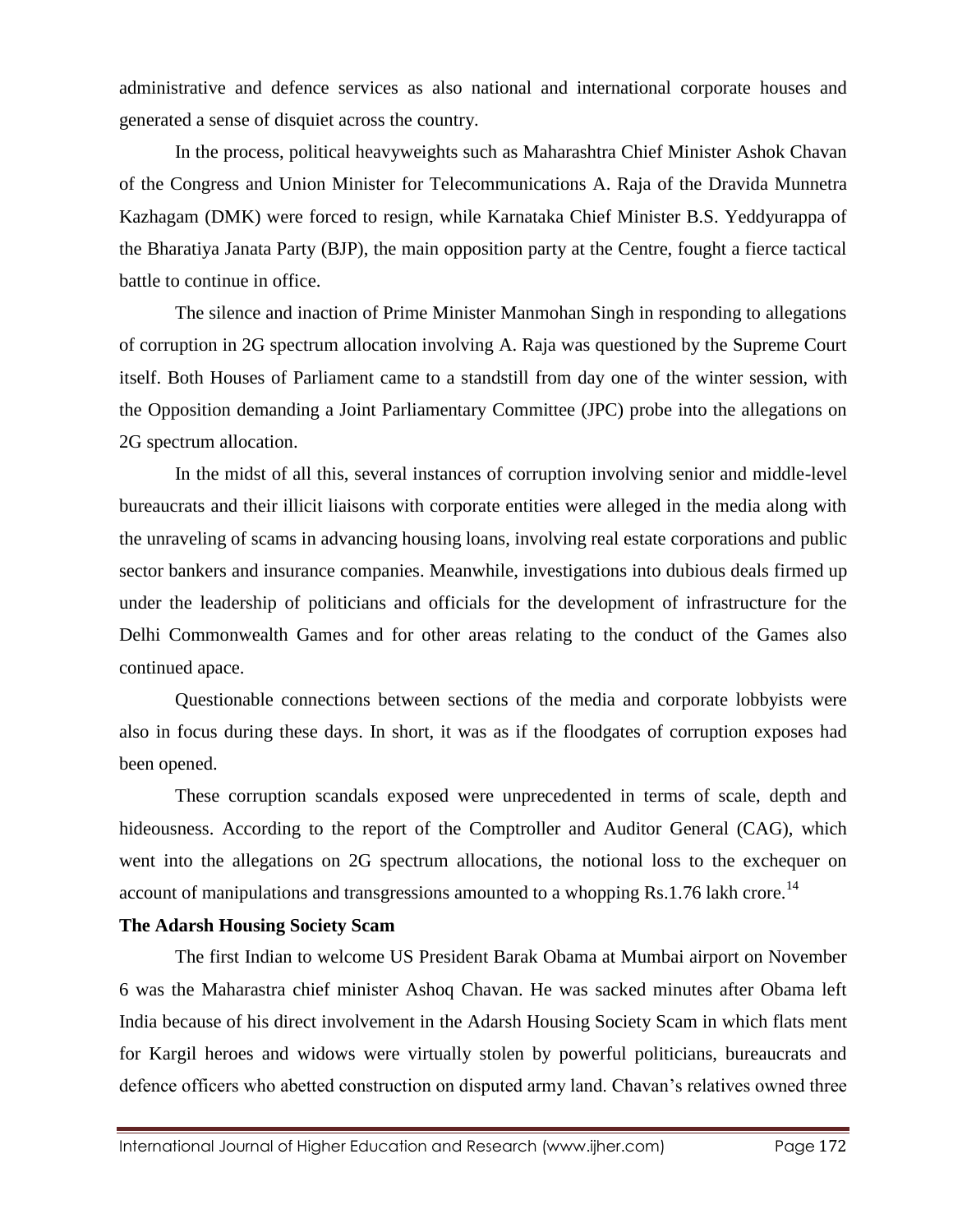flats in Adarsh. He was confident that his mentors—a guru, Sir Sathay Sai Baba of Puttaparthi, and Rahul Gandhi—would save him. Chavan was self-delusional. It was the judiciary that forced the political class to move. On December 22, division bench of Justice B.H. Marapalla and Justice U.D Salvi hearing the case noted, "Everybody who was supposed to clear a file has been gifted (a flat in Adarsh)."Adarsh was not the only scandal in the year of the Treasure Hunters. The total loot of the public exchequer in 2010 is estimated to exceed Rs 4 lakh crore.<sup>15</sup>

According to revenue department and society officials, the society's official list of members has a name Bhagwati Manoharlal Sharma. Sharma, 77, was Chavan's mother-in-law and died in July this year while she was staying with the Chavan family at the chief minister's Official residence "Varsha".

 When the scam broke out over the prime property in Mumbai's Colaba area, supposedly owned or in possession of the Army, and having been converted into a high-rise Adarsh Society with apartments going to ex-service officers and individuals, Chavan sought a detailed report from the authorities concerned.

The plot was to the society by the state government, which claimed ownership of the plot. It was reserved for kargil war widows and military venterans. A former Member of Parliament who crossed over from Shiv Sena to the Congress, Kanhaiyalal Gidwani, was instrumental in getting the land for the society from the government. He himself got three flats in the society at a price of Rs 70-80 lakh each, when the market price for the same flat in Colaba area was not less than Rs 7-8 crore.

 The housing society indeed paid Rs 16 crore to the government to purchase the plot plus Rs 8 crore to the Mumbai Metropolitan Region Development Authority towards development charges. However, there are security concerns and the defence ministry has launched its own inquiry into the matter. 3,dozen veteran's beneficiaries**.** Over three dozen military veterans are among the beneficiaries of the scam, reports DHNS from Mumbai. Former Army chiefs General (Retd) Deepak Kapoor, former Navy chief Admiral (Retd) Madhavendra Singh, as well as state bureaucrats and politicians, including a former union environment minister, and their relatives have been allotted flats. Former state chief secretary D K Sankaran's son Sanjoy is among the allottees. The society, originally meant to be a six-storey structure to house Kargil war heroes and widows, turned into a 31-storey tower now.<sup>16</sup>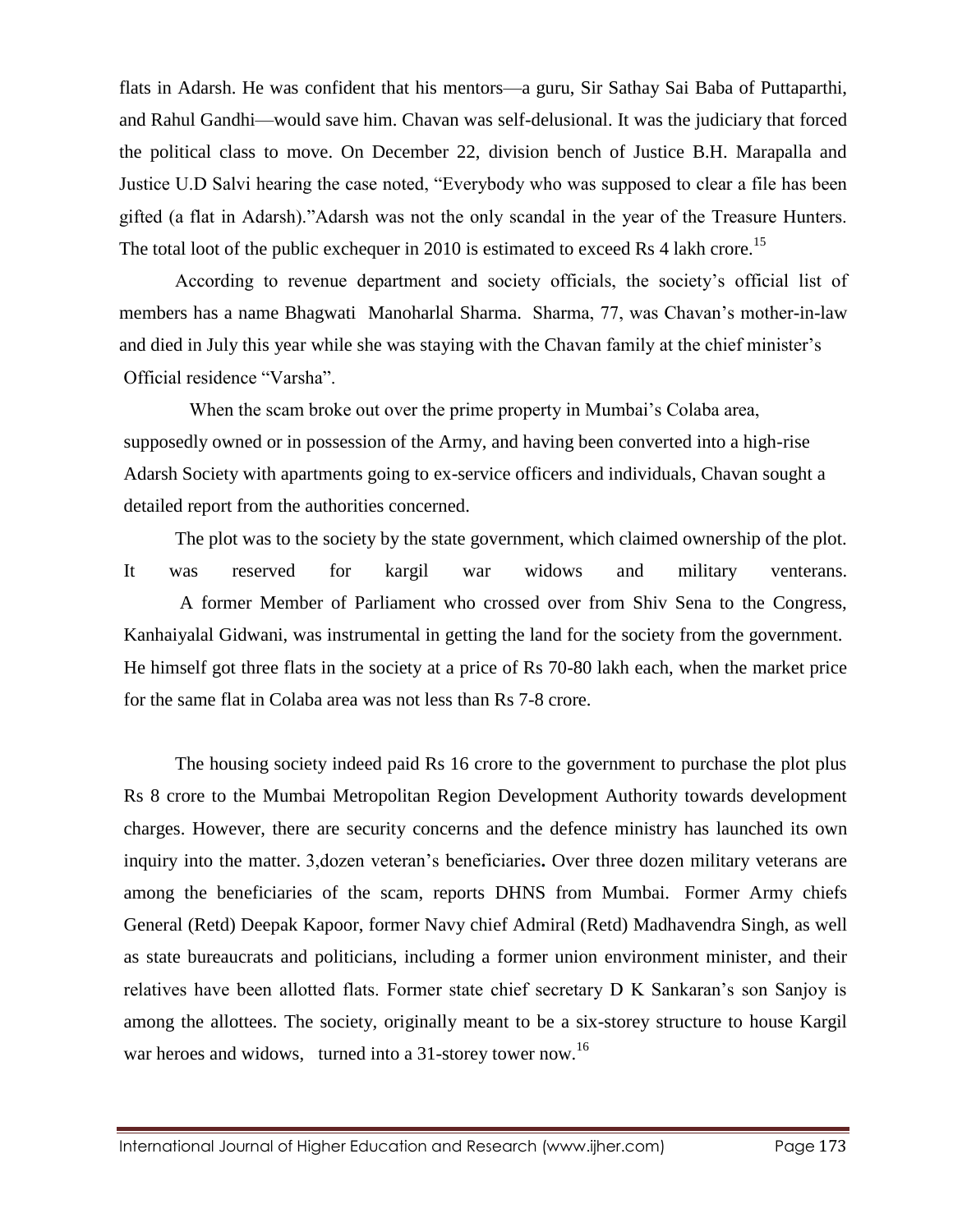The Adarsh Housing Society scam in Maharashtra not only exposed the nexus between politicians, the builders' lobby and defence officials but also showed that senior politicians and defence officials had no qualms in sullying the image of the Army and even ignoring its martyrs in their quest for greater affluence.

#### **2G Spectrum**

If land was exploited by the corrupt, the skies were open to political plunder as well. On November 14, the DMK, unable to withstand the heat from a belligerent Opposition, a hostile Congress and an angry media, ordered Andimuthu Raja to resign as telecom minister. Raja was accused of favouring select telecom companies- Swan Telecom, Unitech, S-Tel, Datacom Solutions, Idea, Spice, Systema, Tata and Loop-in acquiring [2G spectrum](http://indiatoday.intoday.in/site/specials/2Gscam/index.jsp) licences in a valuation game which is estimated to have cost the country a notional Rs 1.76 lakh crore. "As a lawyer, I will abide by the law, not evade it," Raja said. His slogan during the 2009 Lok Sabha polls was "*Oru kilo arisi oru rupa, oru hello 50 paisa*" (One kg rice at one rupee, a hello on the phone at 50 paise). The Niira Radia tapes exposed how much his hellos cost the country. Veteran Congress leader of Tamil Nadu EVKS Elangovan says "Karunanidhi must've been aware of things."

In power, there is no free lunch. So what did the telecom companies give Raja and Radia in return of the favours? The CBI and the ED are investigating a money trail that leads to the Cayman Islands, the Virgin Islands, the Bahamas and Mauritius. "Raja represents a front for a number of undesirable organizations. He is a front for anti-national agents," says Subramanian Swamy, Janata Party president. There may be political exaggeration in the accusation.

Raja stuck to his chair for 400 days after the scam surfaced. A CBI official claims that the minister used this time to manipulate or destroy evidence. No incriminating documents were found when the agency raided his house on December 8. According to one source, documents were also destroyed at Radia-owned Vaishnavi Communications office in Delhi. Employees had burned thousands of documents to prevent them from falling into the hands of the CBI. "The Government should constitute an Integrity and Ethics Commission urgently to check corruption and initiate stringent action against corrupt practices," says ASSOCHAM President Dilip Modi.

#### **Commonwealth Game**

The climate of venality spawned a variety of hunters who sought to seize what they could. Public anger began to mount. When Suresh Kalmadi, the most visibly tainted face of the 2010 Commonwealth Games, walked into a Delhi restaurant on a late October weekend, he was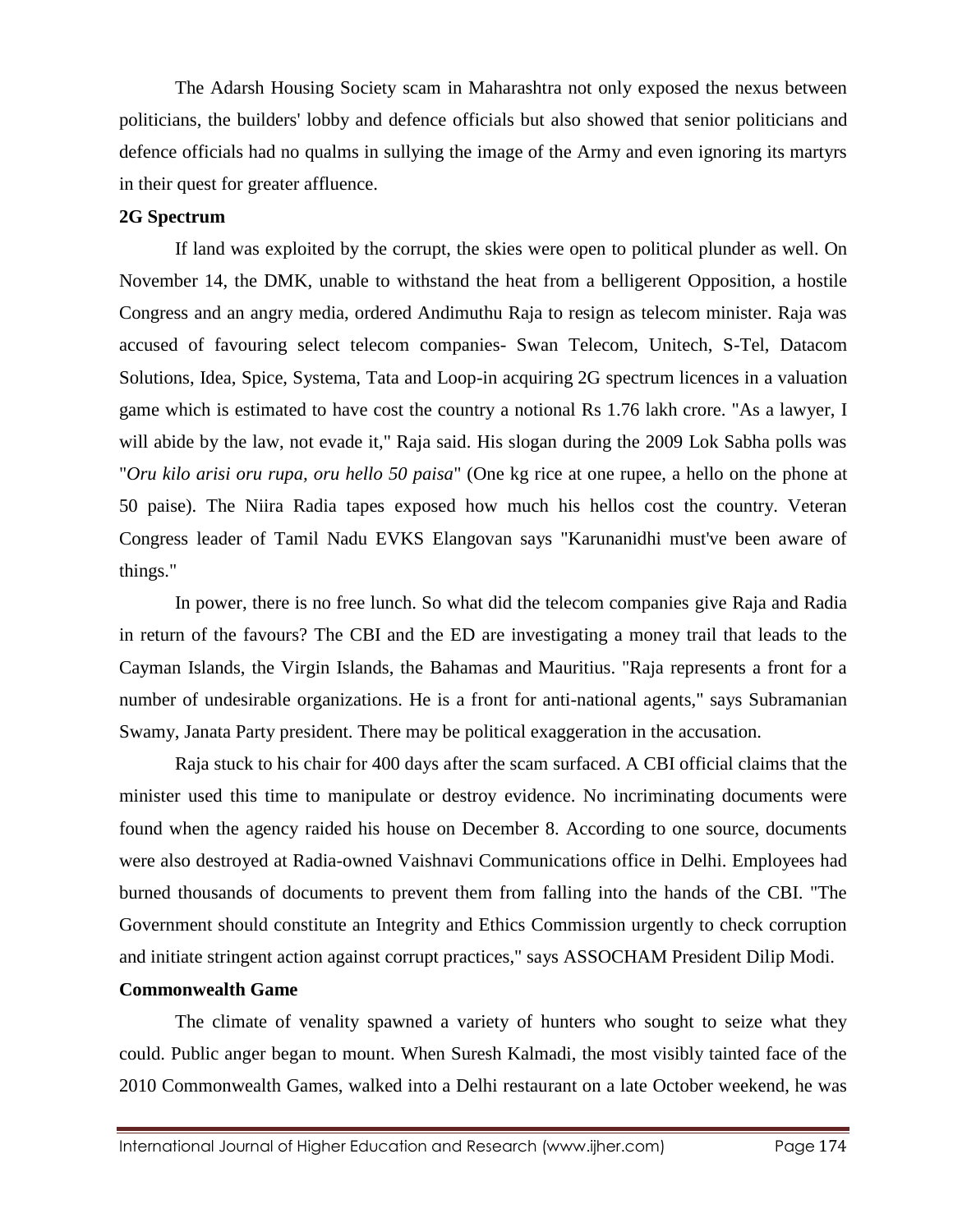surrounded and heckled by diners who called him a thief. The CBI and Central Vigilance Commission (CVC) estimate that the 66-year-old Congress Rajya Sabha MP caused a loss of Rs 5,000-8,000 crore of public money through financial and administrative malfeasance. In 2003, the Indian Olympic Association estimated the Games would cost the country Rs 1,620 crore. By 2010, the bill had risen to Rs 11,500 crore. With other additional expenditure, the Games expenditure was estimated to be around Rs 30,000 crore, making the 2010 Commonwealth Games the most expensive sporting event ever. CBI sources says that of the Rs 665 crore spent on overlays, around Rs 200 crore was stolen. Following the CVC report on financial misdemeanors, the CBI raided the IOA offices and arrested close Kalmadi aides T.S. Darbari, Sanjay Mahindroo and treasurer Jayachandran.

Some of the statistics are stunning. The infrastructure cost for the [CWG](http://indiatoday.intoday.in/site/specials/cwg/index.jsp) was Rs 2,904 crore but Rs 5,503 crore was released. Where did the extra money go? The CVC investigated 16 Games-related projects totaling Rs 2,477 crore and found that corrupt officials and contractors tampered with initially discounted tenders. The organising committee inflated bills by at least 30 per cent. The CBI raided Kalmadi's residences in Delhi and Pane. "I am innocent till proven guilty. I have not taken any decision alone," Kalmadi says.

Many more careers and reputations tumbled as other skeletons of corruption fell out of hidden closets. In Mumbai, private financier Rajesh Sharma, chief of Money Matters (India), and senior bank officials were arrested in a bribes-for-loans affair. The arrests have made corporate India uneasy. Though the licence raj has ostensibly ended, lobbyists are still needed for project clearances. "We need to be clear about what is defined as corruption. In an economy where competition and enterprise are driven by individual endeavors, and there is no strong government hand, these things flourish," says P. Shankar Raman, executive V-P (finance), L&T. Following these arrests, the market value of LIC Housing Finance shares plummeted from Rs 10,159 crore to Rs 2,365 crore. Investors lost Rs 2,300 crore in a day. "There are enough regulatory bodies in the country but they don't have the teeth to enforce regulations," says Richard Rekhy, CEO, and KPMG, one of the largest of audit, tax and advisory services firms in the world.

There was one unusual instance of corruption. While Adarsh, the CWG and other scams largely involved powerful cabals, Ketan Desai, president of the Medical Council of India, was the lone ranger of graft. His modus operandi was to ask for bribes in return of government recognition for private medical colleges. After the CBI arrested him for accepting Rs 2 crore as payola for one such deal, raids conducted in Delhi, Punjab, Mumbai and Ahmedabad revealed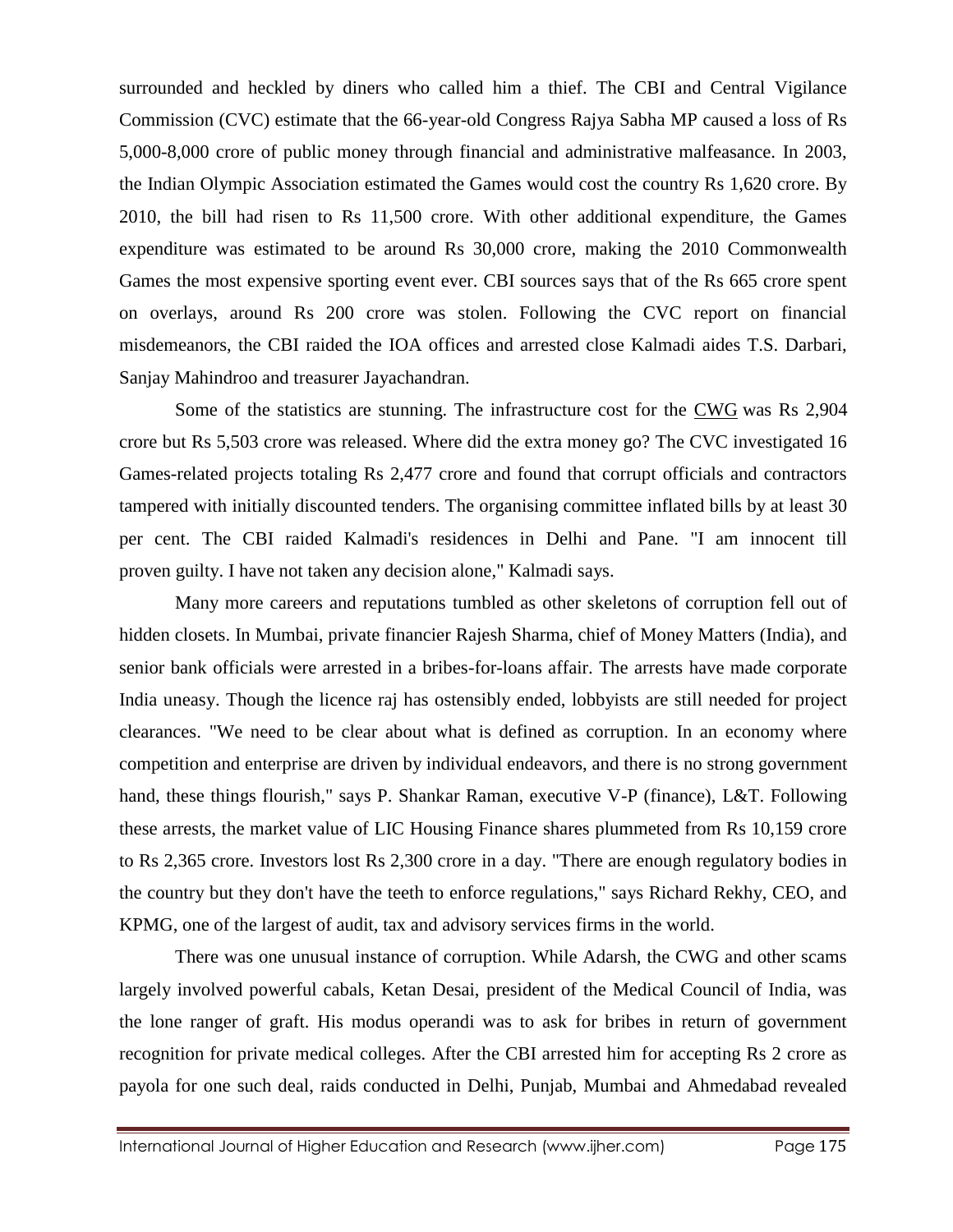that Desai and his family owned 10 houses, two commercial properties in Mumbai and gold worth Rs 39 lakh.

During the Adarsh hearing, Justices Marlapalle and Salvi asked, "Why has no FIR been registered except the one on the missing files in the case? Don't tell us committees will be formed to conduct inquiries. Committees are formed and dissolved, nothing happens." Nothing happens because a corrupt system closes its ranks to protect its own. India remains stuck in the purgatory of corruption.<sup>17</sup>

#### **Indian Premier League (IPL)**

On April 16, 2010, the usually natty Lalit Modi wore a crumpled suit at a press conference in Delhi. There were neither gangling starlets nor fawning cricketers around. After being ousted from the Indian Premier League (IPL) chairmanship by arch enemy Shashank Manohar, Modi had just finished a gruelling session with Income Tax officials probing the money trail on the IPL bids. The war between the BCCI and Modi had just begun.

December 27, 2010: Lalit Modi's lawyer Mehmood Abdi got a stay from the Bombay High Court against the BCCI disciplinary committees from prosecuting Modi, arguing that by appointing two disciplinary committees against his client-one comprising of Shashank Manohar, Arun Jaitley and Chirayu Amin, and the other of Jyotiraditya Scindia, Jaitley and Amin-the BCCI flouted its own laws. The cricket body's war against Modi isn't going too well. The BCCI accuses Modi of financial bungling amounting to Rs 473 crore and his relatives of making money through IPL bids. In an interview to London's Evening Standard, Modi said, "There were no bidders for the teams. So who could I convince? I'm not going to be able to convince people that I don't know. If friends and family had not bid, we wouldn't have had an IPL in the first place." The Bombay High Court also cleared the participation of the banned teams in the IPL-Kings XI Punjab and Rajasthan Royals who allegedly profited through Modi-giving BCCI a bloody nose.

The BCCI complains Modi misused its money, running up taxi bills of Rs 40 lakh. The Enforcement Directorate says Lalit Modi may have violated the Foreign Exchange Management Act by giving 72 overseas players a minimum auction guarantee of Rs 62.69 crore each and paying Rs 200-300 crore to South African sports companies and sponsors without the RBI's permission. Abdi says he wants an enquiry panel consisting of former judges of High Court or Supreme Court. "We don't want an in-house enquiry by the BCCI because most of the actions taken by Modi had the BCCI's approval. BCCI members are potential witnesses. If they inquire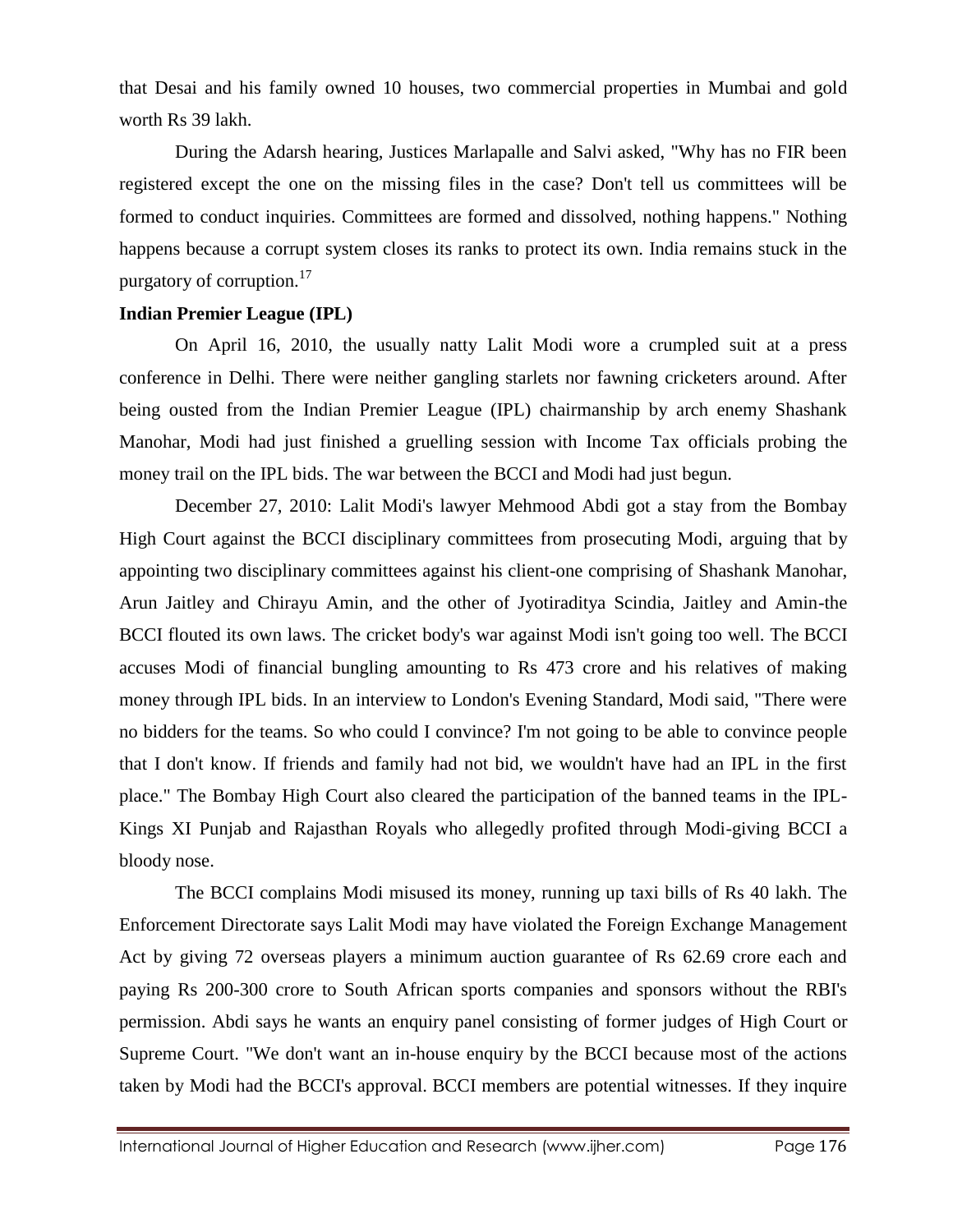into the matter, it violates the principle of natural justice". Modi's billion-dollar baby, the IPL was born in 2007 after India won the Twenty20 World Cup. It had all the Hollywood ingredients of a rollercoaster story: Bollywood, cricket stars, tycoons and cheerleaders. In its first season, IPL made over Rs 1,000 crore; its brand value is Rs  $18,000$  crore today.<sup>18</sup>

#### **Land Scam**

Real estate besmirched the reputation of Karnataka's Chief Minister B.S. Yeddyurappa as well. In June 2010, Yeddyurappa was preparing for a spotlight moment, ordering a bespoke Italian suit from Bangalore fashion designer Prakash Lamba as a change from his usual white safari suit to preside over the two-day Global Investors Meet in Bangalore from which he expected to raise at least \$66.3 billion as investments for Karnataka. In private, Yeddyurappa was taking decisions that would blow up in his face. On November 17, 2010, Karnataka Lok Ayukta Santosh Hegde announced there was enough evidence to establish a prima facie case against Yeddyurappa. The Opposition released documents - around 2,000 of them - alleging that Yeddyurappa flouted rules to get prime land worth Rs 500 crore allotted to family members; his sons BJP MP B.Y. Raghavendra and Vijayendra became beneficiaries of state largesse after their father became the Karnataka deputy chief minister in 2006. Raghavendra was allotted a government plot in Bangalore under the MP's quota and paid Rs 10 lakh for the land whose market value was over Rs 2 crore. Yeddyurappa also denotified the Bangalore Development Authority (BDA) land which his sons and son-in-law Sohan Kumar allegedly grabbed at throwaway prices. Yeddyurappa's daughter Umadevi was allotted two acres of government land to set up a BPO. Some of his family members were allegedly allotted five acres in Shimoga to build a hospital, and two acres for a factory in Bangalore. In March 2010, 11 more acres in Bangalore worth crores were denitrified in Vijayendra and Raghavendra's favour against the advice of the BDA and the Urban Development Department. Later, his kin returned the land following a judicial inquiry. Five previous chief ministers gave similar deals to their relatives including Dharam Singh and H.D. Deve Gowda's son H.D. Kumaraswamy who is yet to return the land allotted to him.

"The names of my family members are being dragged into imagined corruption cases to cover up their (Opposition's) own misdeeds," says Yeddyurappa, responding to the Opposition's charges of corruption.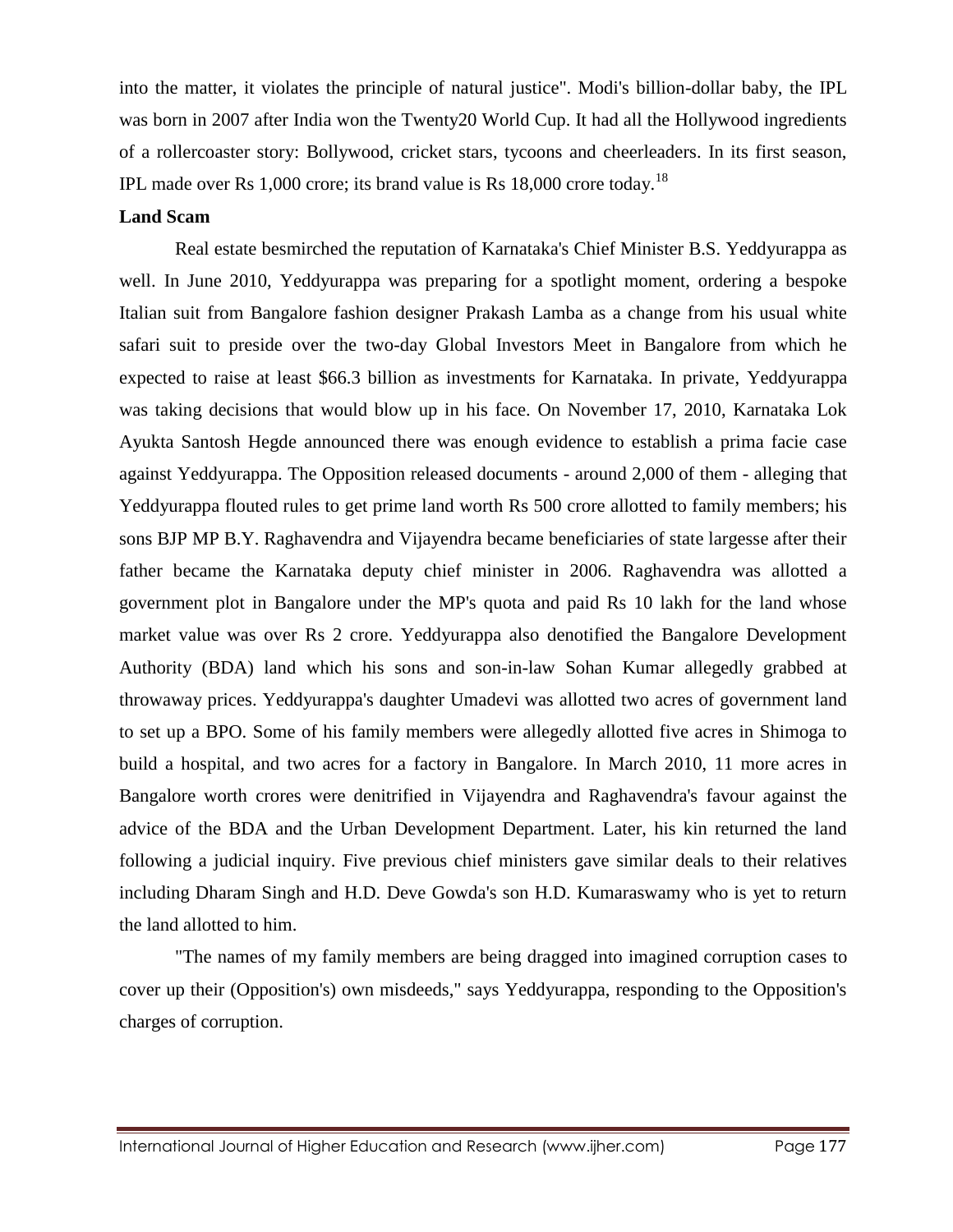The Opposition also alleges that the chief minister took a bribe of Rs 20 crore from the Bellary-based South West Mining Ltd; supporting documents claim that the money was allegedly deposited into the bank accounts of Raghavendra, Vijayendra and Sohan Kumar.<sup>19</sup>

#### **Politicians and Corruption**

Political corruption refers to misuse of public power by political office-holders for private profit. Misuse implies the doing of something improper. And the essence of improper is the replacement of a public motive by a private one. Political corruption is a process which "violates and undermines the norms of the system of public order." Even when the motivation is ruled under coruscate objectives, if private gain is secured at public expense, political corruption promenades high. The gain may be personal; it may benefit a family or group.<sup>20</sup>

At the time of independence, Mahatma Gandhi had suggested that congress party, which led the independence movement, should be disbanded. His rationale was that gotten India its independence, the congress party leaders would occupy position of power. In this new role, they would want a return for the sacrifices made during the freedom movement. They would likely become corruption-porn. Despite Gandhi's suggestion, the congress leaders chose not to disband the party. Corruption soon got into the body politics of India with many Congress leaders at the centre of it. Since then it has progressively gotten worse. Indeed, there is widespread belief that the politicians are not only corrupt by themselves but are also responsible for corrupting the civil service in their quest for money, whether for raising election funds or for their own coffers.<sup>21</sup>

Leaving aside the bird of passage, there have been only four prime ministers of India who have served at least one full term in office. And the tenure of each one of them marked a distinct stage in the pilgrim's progress towards graft land.

Nehru was by far the cleanest of them all. Yet his inordinate tolerance of corruption among his ministers legitimized it in politics. But whereas Nehru held aloof from even fund collection for party, Indra Gandhi placed herself at the centre of activity and took direct charge of building her war chest. She thus institutionalized political corruption and turned it into an ongoing, round the year, all-pervasive activity. It was during her time that foreign companies were drawn into the net of fund raising. Rajive Gandhi carried the exercise so far that he exposed himself to the charge of personal bribery, thus doing irreparable damage to the high office he held, P.V Narsimha Rao took the process to its logical end, crime cases on charge of corruption and other wrongdoings. One only hopes that the next full-term prime minister does not rule this country from Tihar Jail. $^{22}$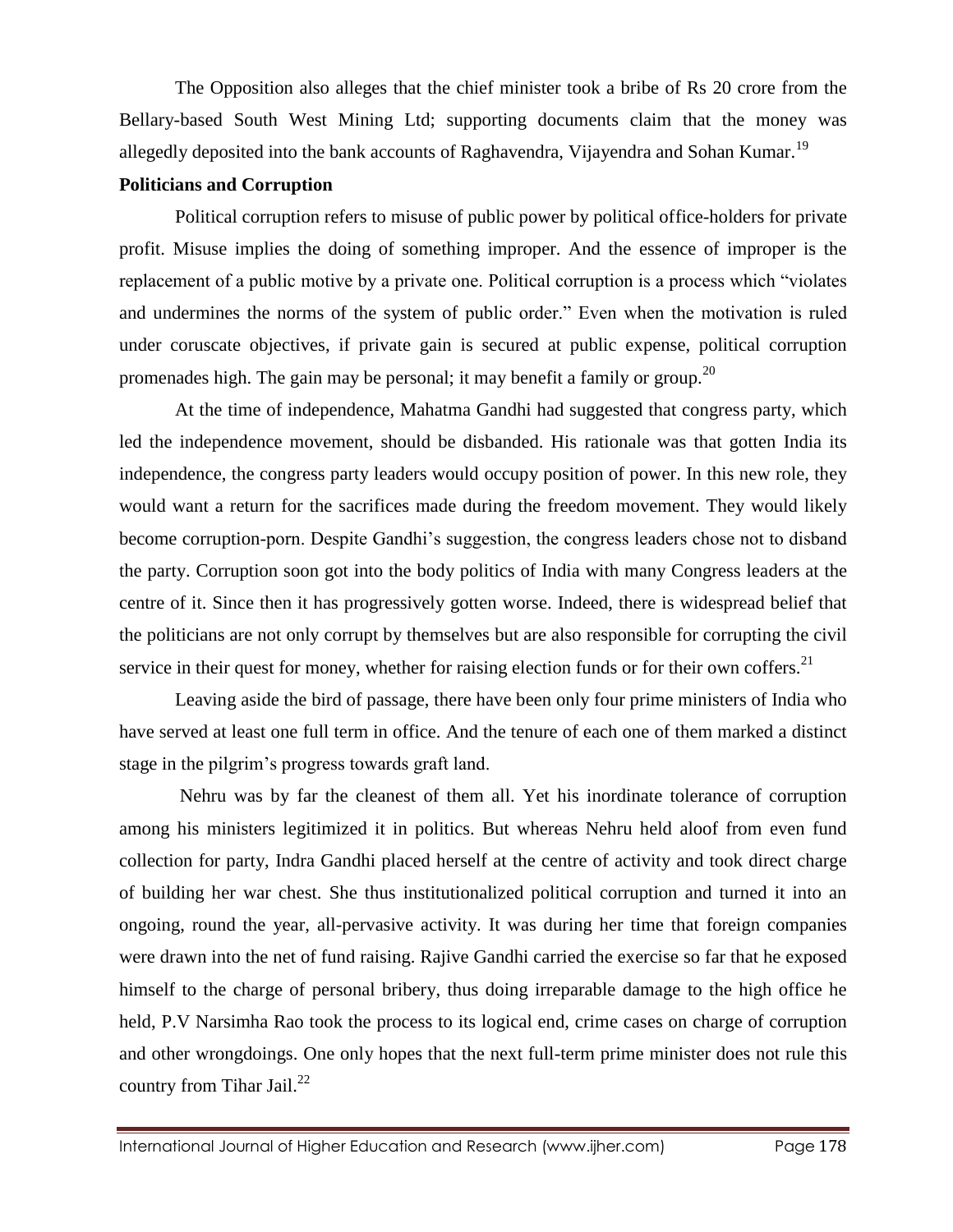In response to increasing corruption, Indian government set up Santhanam Commission in 1962 to investigate corruption in civil service. In its report in 1964, the Commission recommended that the politicians should also be covered by the Prevention of Corruption act, which until then applied only to the civil servants. Not surprisingly, the then congress government rejected this suggestion. However, the Supreme Court in a judgment ruled that the ambit of Prevention of corruption Act indeed did extend to politicians and legislators.

Despite the court's ruling and its subsequent acceptance by the government, the Act has not been particularly effective in combustion political corruption. The problem lies in another requirement of the Act, namely, determining the appropriate authority for giving sanction to prosecute. If there is prima facie case for prosecuting a civil servant, some higher authority such as the Cab nit Secretary has to give sanction before the prosecution proceeding can begin. The problem arises in determining who is the higher authority in case of a state politician, say, a cab nit minister. Is it his boss, the chief minister? Who is to say that the boss himself may not be a party to crime? This anomaly made the Supreme Court ruling and its acceptance by the government virtually meaningless.

Eventually, the speaker of legislature was designated as the sanctioning authority. While the speaker is an independent authority, the position is still embedded in the politics. Thus, it is not surprising that hardly any ruling party politician or for the matter a legislator has even been convicted on corruption charges in over 60 years of independent India. Indeed, over the year the rot has gotten deeper to the point that the politics is attracting unsavory element into public service, as discussed in the next section. $^{23}$ 

#### **Bureaucracy and Corruption**

Different researchers have investigated the impact of corruption on different Macro variables. Consider first the impact of corruption on overall economic activity. Samuel P. Huntington contends that an honest, centralized, but rigid bureaucracy may cause more damage to the economy than a dishonest, over centralized and rigid bureaucracy. A dishonest bureaucracy may lubricate or minimize waiting periods and economic activity through the acceptance of bribes. Bardhan notes that bureaucrats and private agents may negotiate their way to an efficient outcome. In other words, the bargaining process may lead to giving the contract to the highest bidder in bribes. A highest bidder may be the one who can afford to provide the services at the least cost.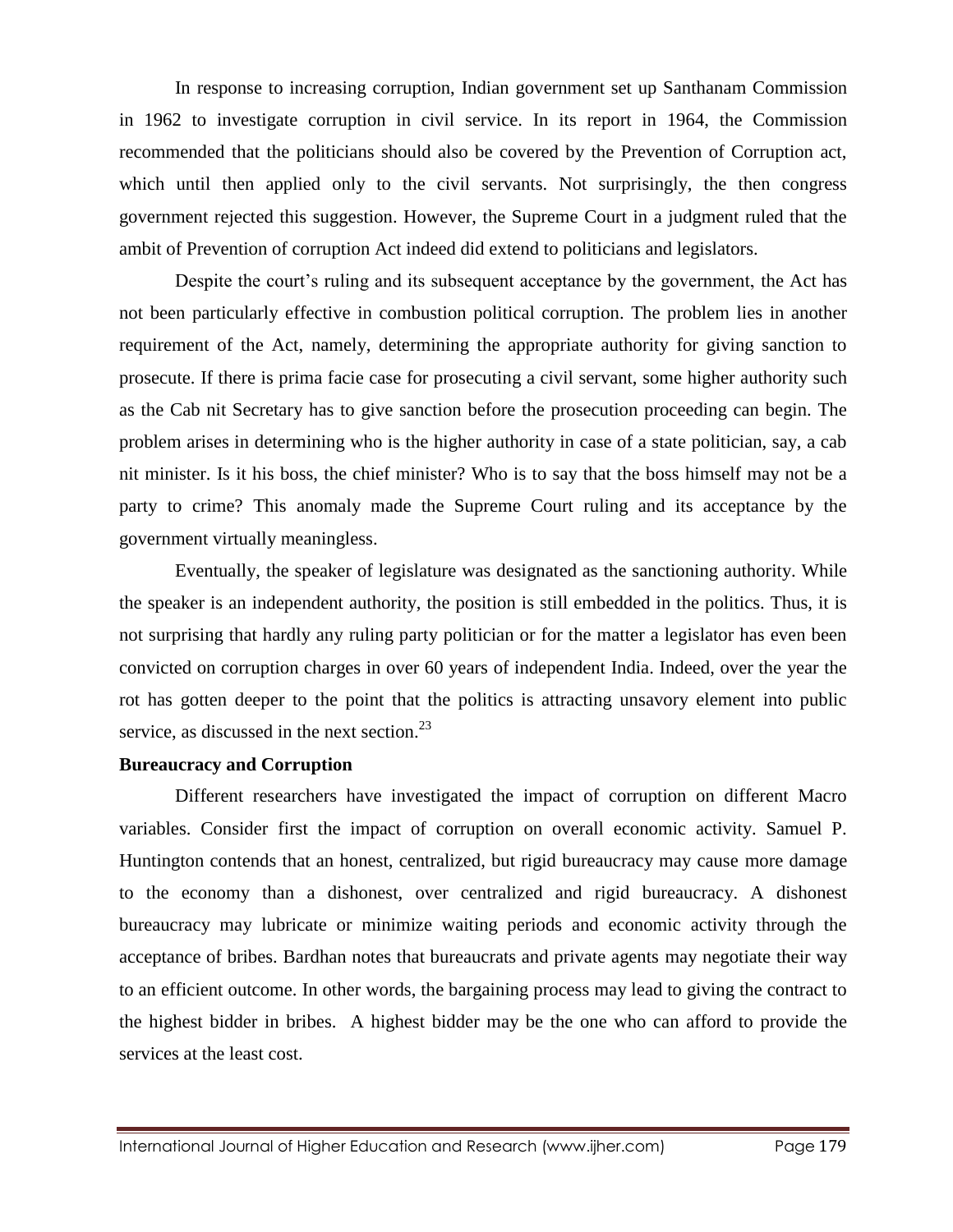In a cross-sectional study, Paolo Mauro rejects corruption as enhancing the efficiency of an economic system. Mauro analyzes the impact of bureaucratic and institutional efficiency, as well as corruption, on investment and economic growth and finds a significant negative association between corruption and investment, as well as a negative relation between corruption and economic growth. <sup>24</sup>

Bureaucracy in modern India owes its origins to the country's colonial history. While it is based on the Weberian paradigm that depersonalization of the service is paramount if bureaucratic modes of coordination are to be insulated from family–friendship and other modes, such a structure requires sustaining incentives, rewards and control systems. The Indian civil service has failed in all of those respects: salaries are low compared to the private sector; a commission investigating the pay structure of civil servants cited resource constraints growing out of bureaucratic sprawl as the primary reason for "capitulation" salaries. Internal controls have been equally problematical: collusion and sharing of gains takes place at all levels. Furthermore, the civil service is not only corrupt but ".has created a steel frame around [itself] that even the might of the state can't dismantle". Instead of carrying out the business of the government, bureaucrats are "file pushers" who wait for the force of money to move the file to its required destination. The investigating and prosecuting agencies are not independent and contend with frequent political interference. <sup>25</sup>

### **Judiciary and Corruption**

The Greek philosopher Socrates (470-399 BC) described four qualifications for a judge: he should be able to hear courteously; answer widely; consider soberly and decide impartially. Through the ages, it has been assumed that judges by and large live up to these qualifications. The belief has persisted despite credible evidence of serious deficiencies and deviations in individual cases.

It is unfortunate that in recent years there have been widely reported allegation of judicial misconduct and a disconcerting compromise of integrity and impartiality. The judges as a family having registered no adequate response to this menacing development serious instances were brought to light nor by any mechanism forged by the judiciary itself but by courageous members of the bar generally supported by prestigious associations and bar councils.<sup>26</sup>

The Indian judiciary has an impressive record and its credibility used to be very high till recently. The Executive and the Legislature are way behind even today. Speeches heard recently in Parliament indicate the concern of the people at large that all is not well with the judiciary. A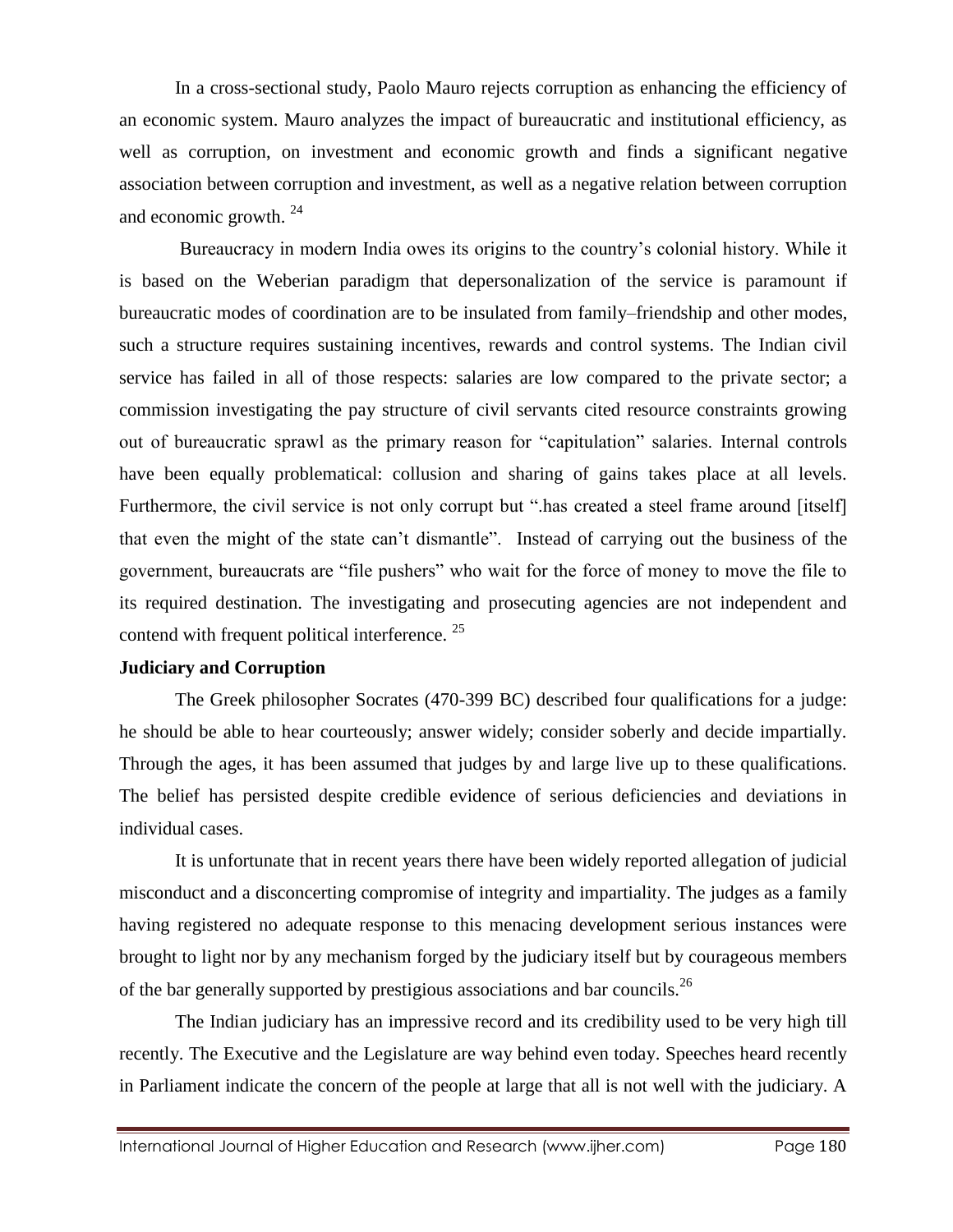few corrective measures are absolutely necessary to restore its health and make the institution more effective and accountable.

Without the Judiciary, there can be no rule of law. Unless its house is in order, it cannot exercise effective control over the Executive and the Legislature. The people of India have a tremendous stake in the judiciary which is the only hope and last resort for all oppressed citizens. More than power, it is the moral authority that sustains the judiciary.

 The few instances of doubtful integrity of judges of High Courts in the North, the West and the South, widely reported and commented upon in the media last year and the ongoing prosecution of a former Judge of the Delhi High Court underline the need for a constitutional mechanism to weed out from the Judiciary members suspected of moral turpitude. The Prevention of Corruption Acts, 1947 and 1988, have not succeeded in checking corruption. A.P. Bharucha as Chief Justice of India frankly admitted that there was corruption in the ranks of the judiciary to some extent, mostly at the lower levels. The constitutional provision for impeachment of judges of High courts and of the Supreme Court is impracticable. The disease of judicial corruption has, therefore to be tackled by other methods before it assumes the proportions of an epidemic. $27$ 

#### **Corruption in Business Sector**

The prevalence of the corruption in the private sector in India is a function of the environment created by the top management or the owners and the government laws and regulation. It is common to manipulate accounts and conduct transactions off the books to evade taxes and generate black money. It is a truism in Indian businesses that one needs reliable and pliable finance in the accounting staff to ensure the confidentiality of such transactions. One of the largest corporations in the country has a single-client (itself) audit firm with the located in the head office of this corporation. Routinely in small businesses, companies report inflated cost (to reduce tax liability) through stratagems such as our reporting of employ wages. These account manipulations are at the expense of the government then in the case of taxes, and often at the expense of the stockholders of the firm itself.

In such a permissive environment, it is hard to expect purchasing departments to be clean. One of the most common areas of corruption in the private sector is the purchasing department in their dealing with private sector supplies. A business purchases a large variety of items including raw material, supplies and services. Sweetheart dealing involving gifts, override commissions,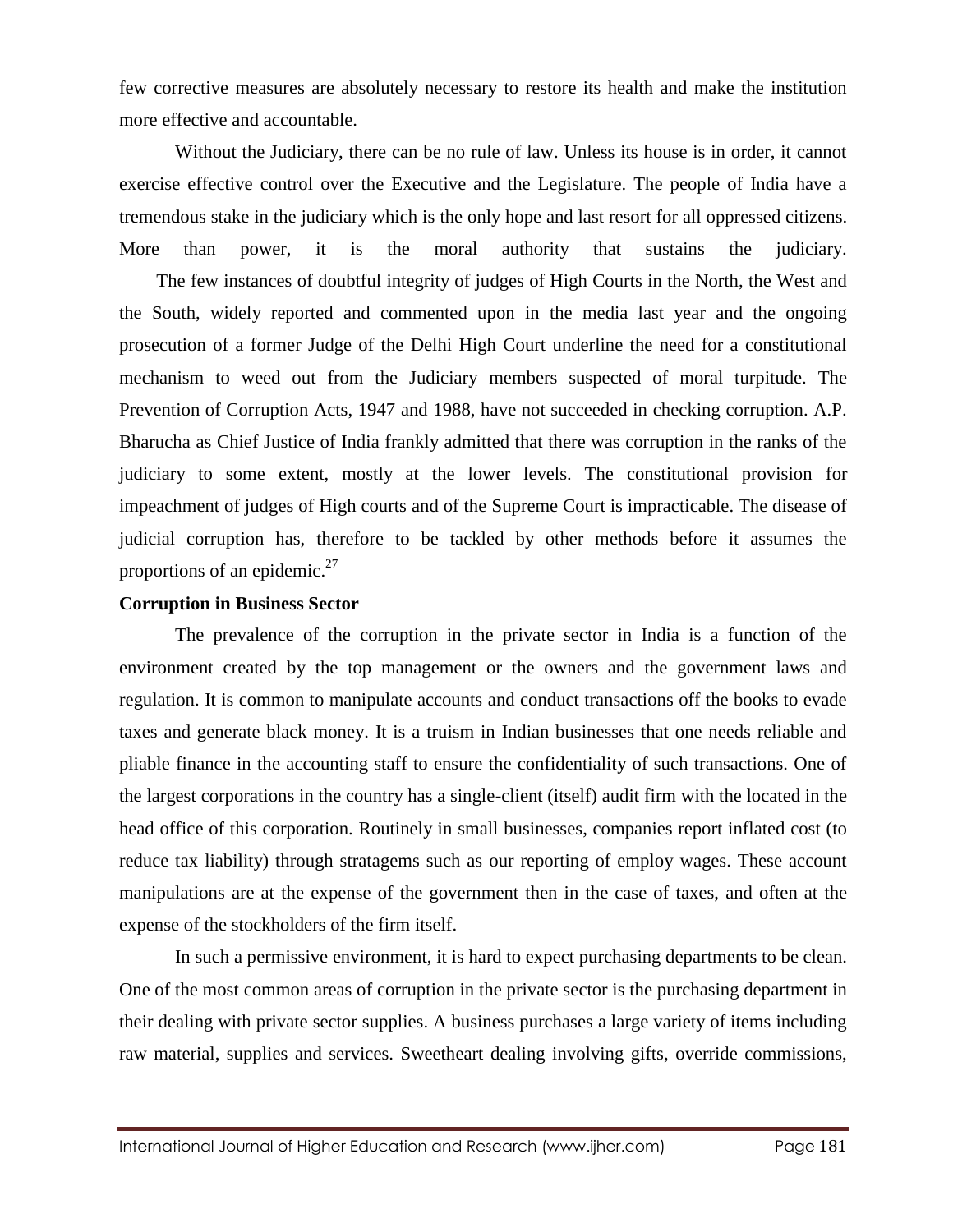one-time kickback and the like, are all common in India, and not uncommon in more industrially advanced countries like US. <sup>28</sup>

Most finical scandals in India have involved firm defrauding stockholders. Despite the plethora of company laws and regulations agencies such as the securities and exchange board (SEBI) and the company Law Board, the incidence of insider trading company executives and front-ending by brokers is common. A few years ago, even the head of the Bombay Stock Exchange was nabbed in case of insider trading. The man was excusing himself frequently from business meeting to make phone calls to place trading orders. Other scandals involving brokers and government-owned financial institutions have shaken the market from time to time.

The proof of insider trading has been difficult to obtain under the interpretation of the current regulations. SEBI found the managing director of ABS industries guilty in 1996 having his brother-in-law buy ABS shares after his return from Germany where he had negotiated a joint venture with Bayer. The purchases took place in September 1996 and the negotiations with Bayer were announced on 1 October 1996. However, the appellate tribunal overturned the SEBI verdict on the grounds that there was no proof that profit motive led to trading on price sensitivity information or that others could not have done as the Managing director had done. In short, SEBI was bypassed and the decision made it difficult to prove insider trading.<sup>29</sup>

Another area where government and inter-business conflicts come into play it debt collection. Bank can create equitable mortgages where loans are made on basis of the papers ownership of a property but registrar of the property is not notified. This permits the borrower to sell the property outright leaving no security to the loan. The process of debt recovery even in normal circumstances is lengthy and cumbersome despite or perhaps because so many entities can be involved. In short, the extent of corruption multiplies several-fold when one considers the interaction of private businesses and individuals with the government departments.<sup>30</sup>

#### **References**

 $\overline{\phantom{a}}$ 

<sup>1</sup> D.G.Tendulkar, *Mahatma*, Bombay, 1951, Volume V, p.94.

<sup>2</sup> G.S.Bhargav and S.N. Dwivendi, *Investigation report in political corruption in India*, Popular Book Service, New Delhi, 1967, Chapter V.

<sup>3</sup> *Ibid*., pp.63-68.

<sup>4</sup> A.G.Noorani, *Minister's Misconduct*, Vikas Publishing House, Delhi, 1973, p.19.

 $<sup>5</sup>$  G.S.Bhargav, et al, Op.cit., p.71-72.</sup>

<sup>6</sup> Pupul Jayakar*, Indra Gandhi*, Viking, New Delhi, 1992, p.158.

<sup>7</sup> S.S.Gill, *The Pathology of Corruption*, Harper Collins Publishers India, New Delhi, 1998, pp.43-44.

<sup>8</sup> *Ibid*., pp.63-65.